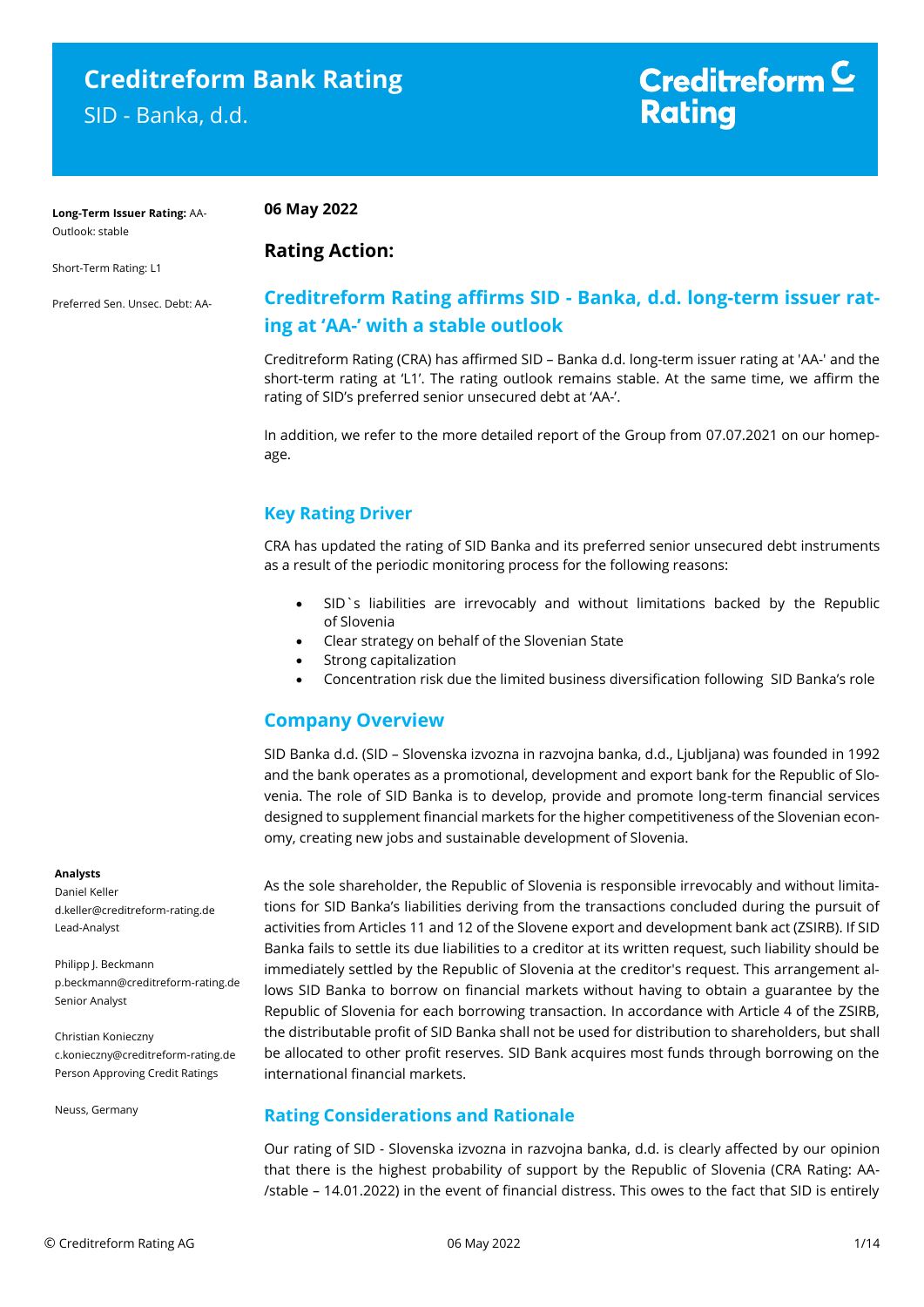## Creditreform  $C$ **Rating**

and exclusively owned by the Republic of Slovenia, due to SID's role in Slovenian Republic as well as due to the obligation arising from the ZSIRB. Therefore, we assume a high public interest of the Republic of Slovenia in the business operations of the bank.

#### **Profitability**

SID's most significant income sources are its interest income and its trading income. The bank's interest income benefited from the early repayment of non-performing loans and the increased loan activities in 2021. However, trading income is very volatile. The background is the bank's operation together with the Ministry of Economic Development and Technology (MEDT) of Slovenia. Hereby SID Banka manages four loan funds, which were set up in conjunction with the MEDT, whereby a first loss clause was contractually agreed on the part of the MEDT for all four funds (any loss of the funds is first covered by the MEDT). Lending from the loan funds in 2021 was up relative to 2020, however, impairments were released due to the more favorable macroeconomic forecasts, which resulted in a positive overall result of the funds (12.5mn EUR). However, because of the agreed first loss clause, this issue resulted in recognized loss on financial liabilities measured at amortized cost in contrast to the previous year. Overall, a general volatility in this item is likely due to the aforementioned agreement, but SID bears only an insignificant risk on behalf of the bank. The bank's development of expenses is driven by rising personnel expense, in 2021 in particular by the higher average number of employees relative to 2020. As a result of the bank's increasing importance, we do not expect the bank to decrease its labor costs in the upcoming years. After the high cost of risk in 2020, SID recorded reversal of its impairments of about 16mn EUR in 2021 due to the improved economic conditions and the macroeconomic forecast as the pandemic impact did not materialize as expected. Overall, we acknowledge that SID is not pursuing profit maximization due to its role in the economy of the Slovenian Republic.

SID's Cost-to-income ratios are despite the significant worsening YOY at a sound level. The background is the bank's aforementioned first loss agreement with MEDT and the fluctuating in relation with this agreement, which results in volatile CIR ratios. We do not perceive any specific risk in this regard, as the fluctuation is not related to trading activities. The intrinsic profitability of the bank remains unchanged and is due to its role less important. Nevertheless, SID's earnings figures remain on a satisfying level given its business purpose as development bank.

#### **Asset Situation and Asset Quality**

In times of the Covid-19 pandemic SID supported the Slovenian economy and on behalf of the Slovenian Republic with various support measures. SID's asset side is dominated by its promotional loan activities, which increased due to its countercyclical and promotional role in particular in the area of loans to the non-banking sector while loans to Slovenian banks lowered following the high market liquidity with low rates. Overall, SID's structure of loans continuous to shift in favor of the Slovenian corporate sector over the banking sector. SID's debt securities holding consists primarily of Slovenian government bonds (EU 278mn) and government bonds from other EU member states with a high liquidity to ensure its asset liability management. Moreover, SID has little exposure to currency risk as the bank conducts almost all of its investments in its domestic currency.

SID provides significant insurance activities on behalf of and for the account of the Republic of Slovenia in Russia and Ukraine. However, these activities are recorded in separate items, as determined by the Bank of Slovenia for the administration of these operations and thus does not bear a risk for the bank.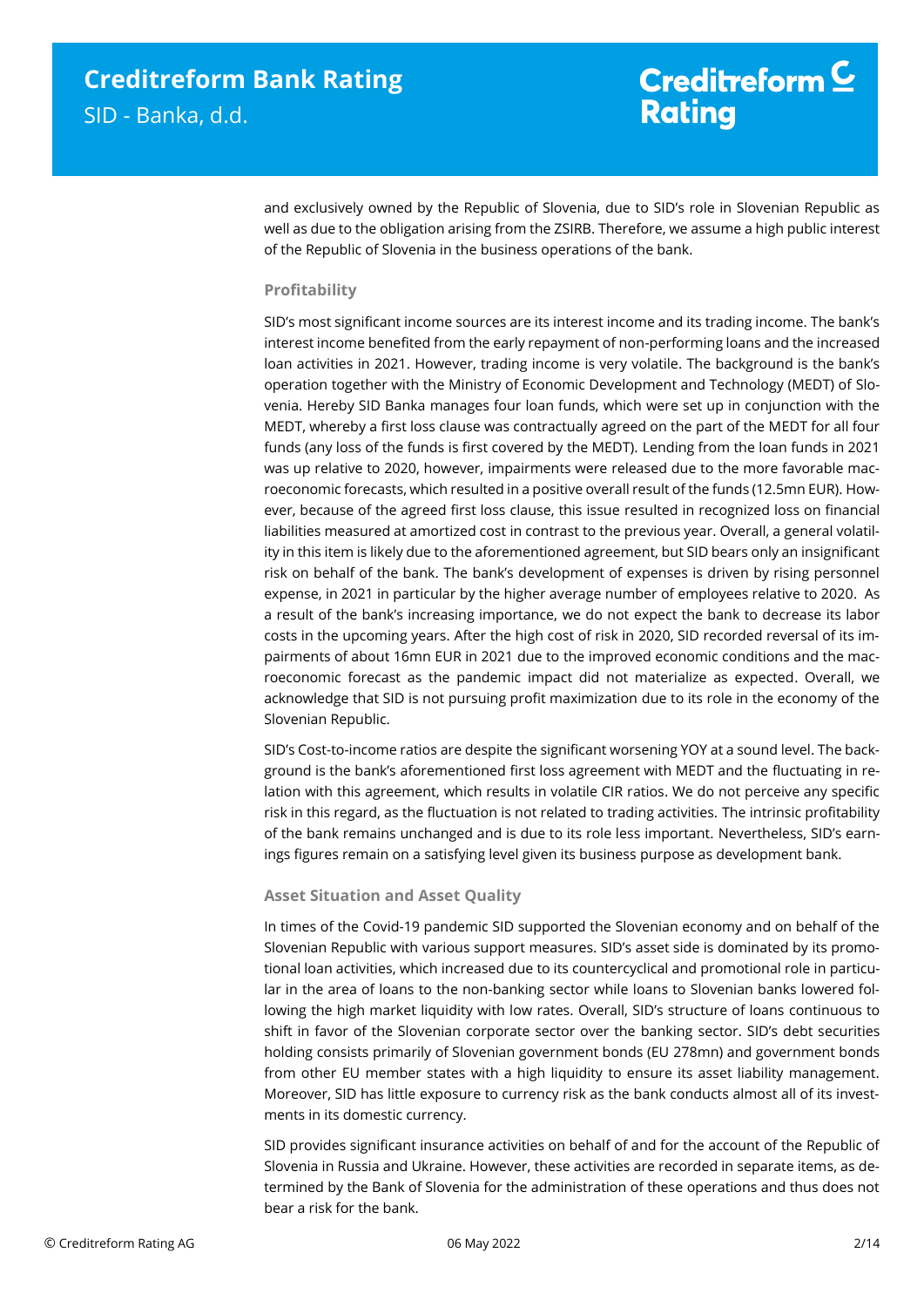## Creditreform  $\mathsf{\underline{\mathsf{C}}}$ **Rating**

SID's NPL ratio improved over the recent year to a satisfying level. The bank's stage 2 ratio (stage 2 loans over net loans to customers) is at a relatively high level and represents a high potential of upcoming non-performing loans despite the recent reduction following the improved economic outlook. The bank's RWA ratio is constantly at a high level due to its supporting role and the increased lending to the non-financial sector. After the relatively high impairment charges on customer loans in 2020 due to the deteriorating economic environment and macroeconomic forecasts, SID recorded significant reversal of impairments in 2021 as the pandemic effects did not materialize as expected. Overall, SID shows a considerable asset quality despite its supporting role in the economy of the Slovenian Republic.

#### **Refinancing, Capital Quality and Liquidity**

SID Banka shifted its refinancing position from banks to customer deposits. In addition, the bank benefits from the participation at the TLTRO III program of the ECB, which enables very favorable refinancing conditions. In 2020, SID issues a so-called Covid-19 bond in the amount of EUR 350mn to mitigate the impact of the COVID-19 pandemic with a yield to maturity at a comparable level to Slovenian government bonds at time of issue. The bank's liabilities to customers include among other the loans of development institutions and MEDT funds relating to liabilities from the functioning of loan funds and funds of funds. The bank's equity position increased as in the previous years as the profit of SID is predetermined to increase the bank's profit reserves according to the ZSIRB.

SID Banka maintains its very strong capitalization. All of the bank's capital figures are at a very high level and clearly more favorable than of ordinary commercial banks. In addition, the bank's regulatory capital figures are far above the minimum requirements with a large buffer. The lowering of the bank's CET1 ratio in recent years is primarily a result of the bank's increase in corporate lending and the resulting increase in risk-weighted assets. The bank's AT1 and Tier 2 figures match its CET1 figure due to the lack of these capital instruments. However, there is no need for the bank to issue these capital instruments as the bank maintains a high level of CET1 capital. Overall, SID's capital figures show a large buffer for loss absorption and are the best performers in any of the areas analyzed. In addition, as the bank shall not distribute its net profit according to the ZSIRB, we expect SID to maintain its strong capitalization.

As a result of the government backed business operations and the high liquidity buffer, we do not perceive any liquidity issues at SID. The bank's exceeds with both liquidity figures comfortably the regulatory requirements.

Due to SID's capital and debt structure, as well as its status as a government related bank, the bank's Preferred Senior Unsecured Debt instruments have not been notched down in comparison to the long-term issuer rating. Due to the lack Non-Preferred Senior Unsecured debt, Tier 2 capital as well as Additional Tier 1 capital we do not assign any rating to these capital classes.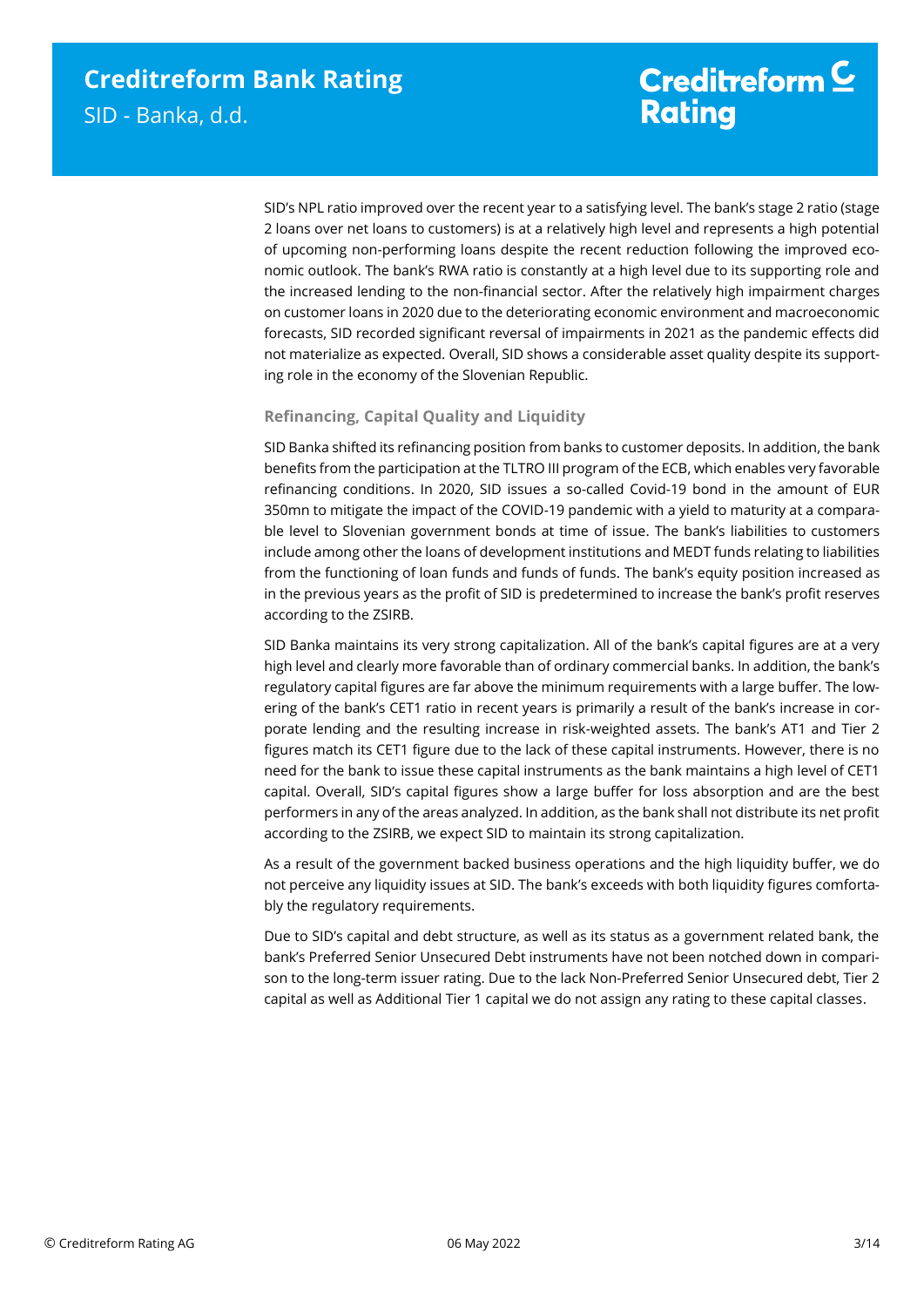#### **Environmental, Social and Governance (ESG) Score Card**

SID has one significant and two moderate ESG rating drivers

Corporate Governance is identified as a significant rating driver. The relevance for the credit rating results from the impact of the Corporate Governance factor on all other ESG factors and the overall well-being of the bank. This sub-factor is rated neutral due to SID's legislatively predetermined strategy and role with little discretion. In addition, while the bank operates at an economic sustainable level, we do not perceive ambitious ESG targets.

• Corporate Behaviour and Green Financing / Promoting are identified as moderate rating driver. While Green Financing / Promoting is rated positive due to the in 2018 already issued first green bond, Corporate Behaviour is rated positive due to SID's leading role in this regard with no negative issues.



| <b>Score Guidance</b> |                           |  |  |  |  |
|-----------------------|---------------------------|--|--|--|--|
|                       | >4,25 Outstanding         |  |  |  |  |
|                       | >3,5 - 4,25 Above-average |  |  |  |  |
| >2,5 - 3,5 Average    |                           |  |  |  |  |
|                       | $>1,75 - 2,5$ Substandard |  |  |  |  |
| $\le$ = 1.75 Poor     |                           |  |  |  |  |

Relevance

| Factor        | Sub-Factor                                                                                                                                                                                                                                                                                                  | Consideration                                                                                                                                      | 11-1-12 11 1-1-1<br>Scale 2022 Eval. |  |
|---------------|-------------------------------------------------------------------------------------------------------------------------------------------------------------------------------------------------------------------------------------------------------------------------------------------------------------|----------------------------------------------------------------------------------------------------------------------------------------------------|--------------------------------------|--|
| ntal          | 1.1 Green Financing /<br>The sub-factor "Green Financing/Promoting" has a moderate relevance for the credit rating,<br>and is rated positive in terms of the CRA ESG criteria.<br>Promoting<br>1.2 Exposure to Environ-<br>rating, and is rated neutral in terms of the CRA ESG criteria.<br>mental Factors |                                                                                                                                                    | $^{(+)}$                             |  |
| ี<br>คือ<br>ō |                                                                                                                                                                                                                                                                                                             | The sub-factor "Exposure to Environmental Factors" has a low relevance for the credit                                                              |                                      |  |
| Envi          | 1.3 Resource Efficiency                                                                                                                                                                                                                                                                                     | The sub-factor "Resource Efficiency" has no significant relevance for the credit rating, and is<br>rated neutral in terms of the CRA ESG criteria. |                                      |  |

| മ. | 2.1 Human Capital         | The sub-factor "Human Capital" has low relevance for the credit rating, and is rated neutral<br>in terms of the CRA ESG criteria.                     |  |  |
|----|---------------------------|-------------------------------------------------------------------------------------------------------------------------------------------------------|--|--|
| တိ | 2.2 Social Responsibility | The sub-factor "Social Responsibility" has no significant relevance for the credit rating, and<br>is rated positive in terms of the CRA ESG criteria. |  |  |

| ω      | The sub-factor "Corporate Governance" is highly relevant for the credit rating, and is rated<br>3.1 Corporate Governance<br>neutral in terms of the CRA ESG criteria. |                                                                                                                                                       |    |
|--------|-----------------------------------------------------------------------------------------------------------------------------------------------------------------------|-------------------------------------------------------------------------------------------------------------------------------------------------------|----|
|        | 3.2 Corporate Behaviour                                                                                                                                               | The sub-factor "Corporate Behaviour" has a moderate relevance for the credit rating, and is<br>rated positive in terms of the CRA ESG criteria.       | (+ |
| o<br>O | 3.3 Corporate Transparency                                                                                                                                            | The sub-factor "Corporate Transparency" has no significant relevance for the credit rating.<br>and is rated neutral in terms of the CRA ESG criteria. |    |

| <b>ESG Relevance Scale</b> |                          |  | <b>ESG Evaluation Guidance</b> |                |  |  |
|----------------------------|--------------------------|--|--------------------------------|----------------|--|--|
| 5                          | <b>Highest Relevance</b> |  | $(+ +)$<br>Strong positive     |                |  |  |
| $\overline{4}$             | High Relevance           |  | $^{(+)}$                       | Positive       |  |  |
| 3                          | Moderate Relevance       |  |                                | Neutral        |  |  |
| $\overline{2}$             | Low Relevance            |  | $( - )$                        | Negative       |  |  |
|                            | No significant Relevance |  |                                | Strong negativ |  |  |

The ESG Score is based on the Methodology "Environmental, Social and Governance Score of Banken (Version 1.0)" of Creditreform Rating AG, which is available on our homepage https://creditreform-rating.de/en/about-us/regulatory-requirements.html. In addition, we refer to CRA's position paper "Consodering the Impact of ESG Factors".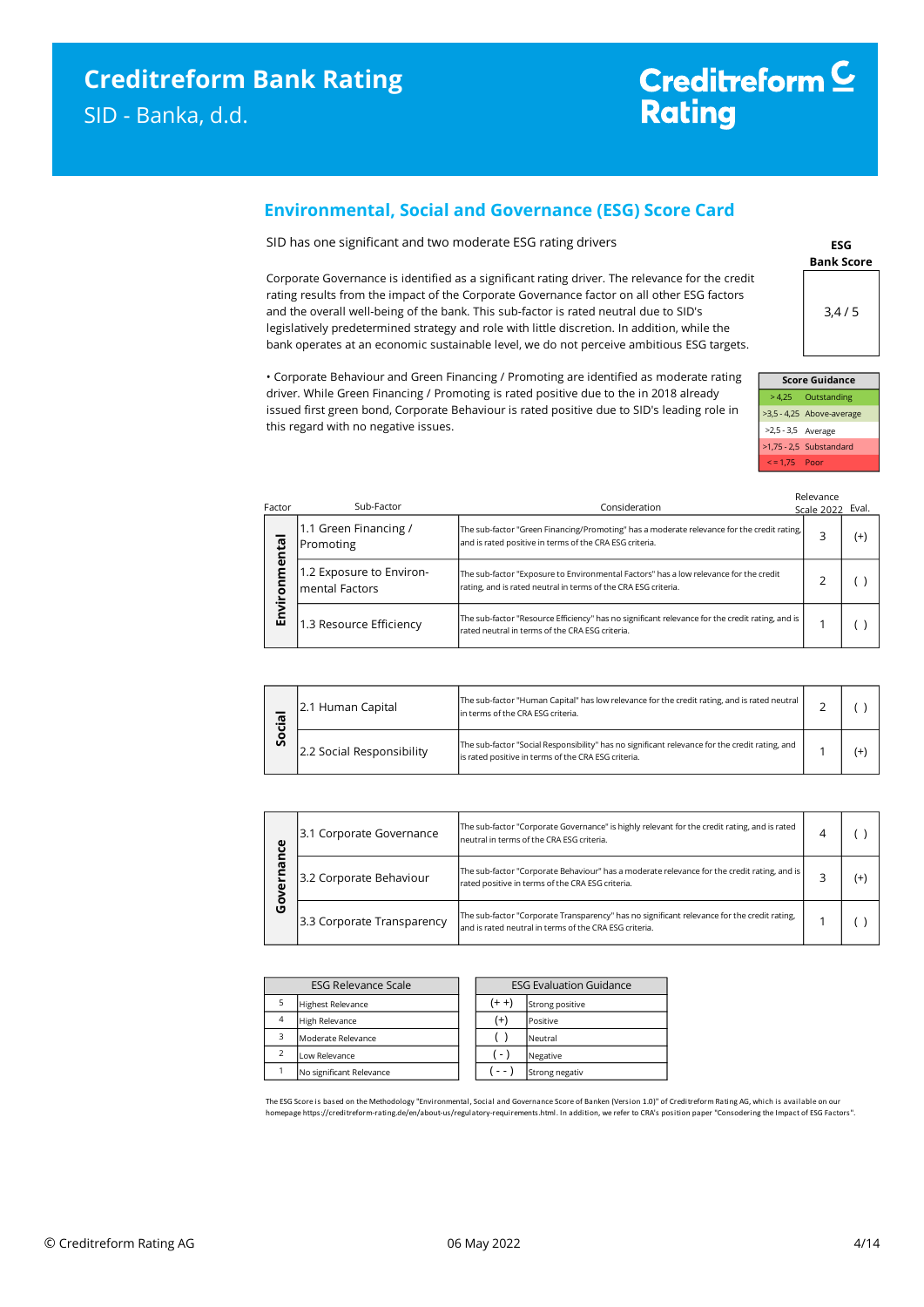## Creditreform  $\mathsf{\underline{C}}$ **Rating**

#### **Outlook**

We consider the outlook of SID's long-term issuer rating and its debt instruments as stable. This reflects the stable outlook of the long-term issuer rating of the Slovenian Republic due to the bank's close relation to its government. However, we assume a stable political environment.

#### **Scenario Analysis**

In a scenario analysis, the bank is able to reach an "AA" rating in the "best case" scenario and an "A" rating in the "worst case" scenario. The ratings of bank capital and senior unsecured debt would behave similarly based on our rating mechanism. These ratings are especially sensitive to changes in total equity and to the bank capital and debt structure in general.

We might upgrade SID's long-term issuer credit rating and its bank capital and debt instruments if we see an upgrade of the rating of the Slovenian Republic.

By contrast, a downgrade of the bank's long-term issuer credit rating and its bank capital and debt instruments is likely if SID loses its state guarantee by the Slovenian Republic.

Best-case scenario: AA

Worst-case scenario: A

#### Please note:

The scenarios are based on information available at the time of the rating. Within the forecast horizon, circumstances may occur that could lead to a change of the rating out of the indicated range.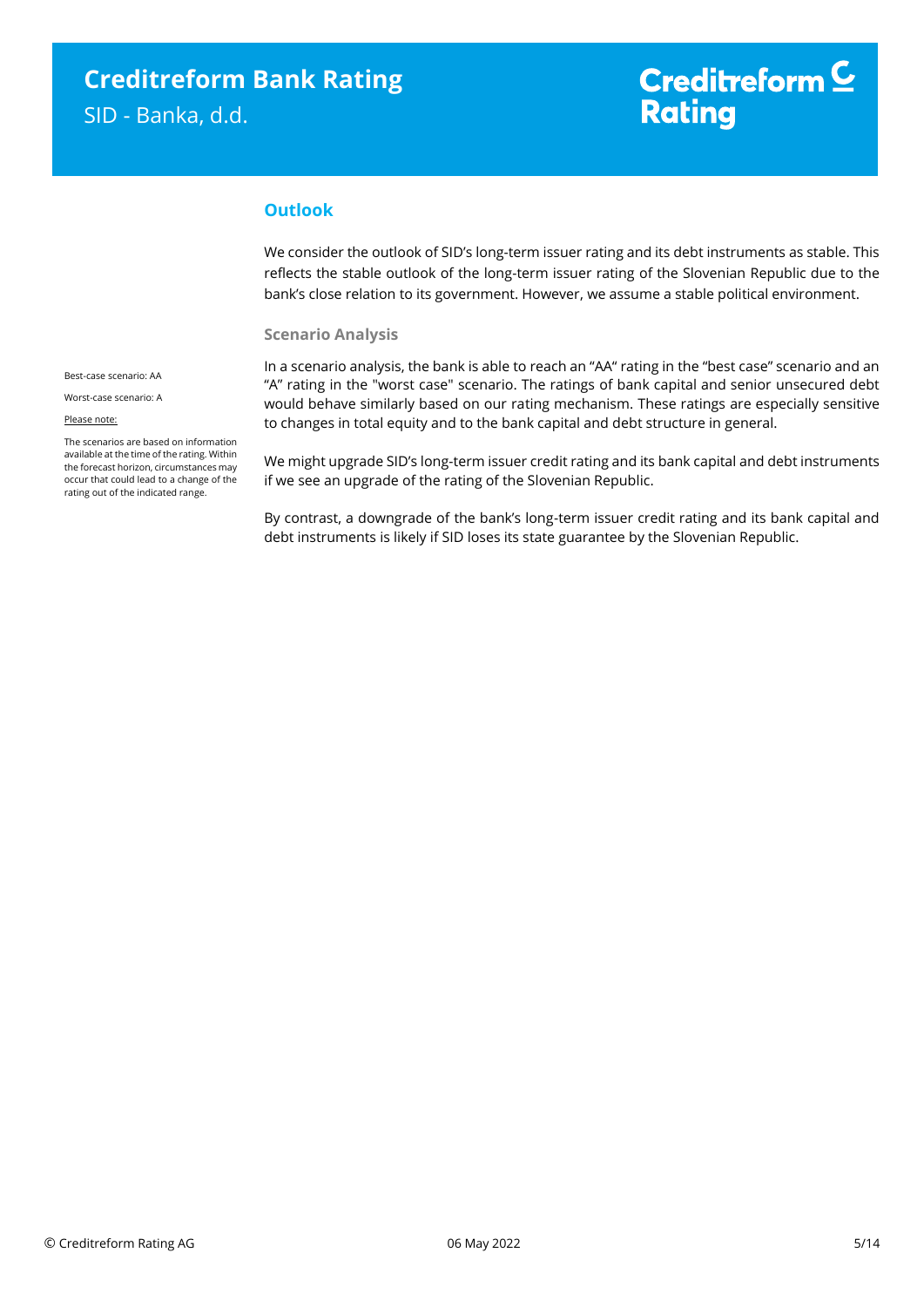#### **CRA's rating actions at a glance**

SID - Banka, d.d.:

- Long-Term Issuer Rating affirmed at 'AA-', stable outlook
- Short-term rating affirmed at 'L1'
- Preferred senior unsecured debt affirmed at 'AA-'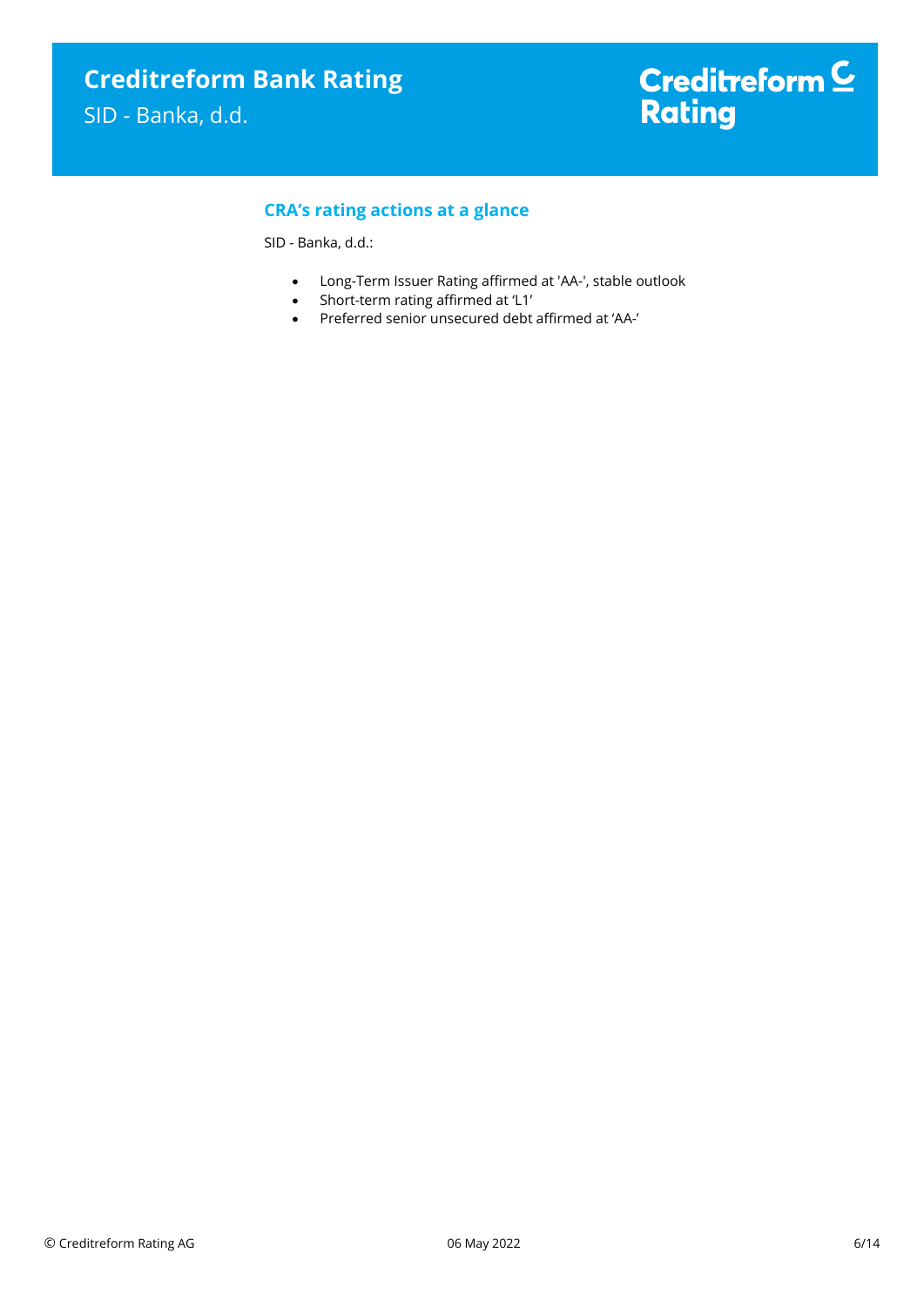#### **Ratings Detail**

#### **Bank ratings**

The bank ratings are dependent on a host of quantitative and qualitative factors. An improvement in either sub-category may result in a higher rating score.

LT Issuer / Outlook / Short-Term **AA- / stable / L1**

#### **Bank Capital and Debt Instruments Ratings**

The ratings for bank capital and debt instruments are inter alia dependent on subordination and relative size of the instrument class, based on the long-term issuer rating of the bank.

Preferred senior unsecured debt (PSU): **AA-**

**Rating History**

Please consult our websit[e www.creditreform-rating.de](http://www.creditreform-rating.de/) for additional information regarding the dates of publication.

Figure 1: Rating History

| <b>Bank Issuer Rating</b>                | <b>Rating Date</b> | <b>Result</b>     |
|------------------------------------------|--------------------|-------------------|
| Initialrating                            | 07.07.2021         | AA- / stable / L1 |
| <b>Rating Update</b>                     | 06.05.2022         | AA-/stable/L1     |
| <b>Bank Capital and Debt Instruments</b> |                    |                   |
|                                          | <b>Rating Date</b> | <b>Result</b>     |
| Preferred Senior Unsecured Debt          | 07.07.2021         | $AA-$             |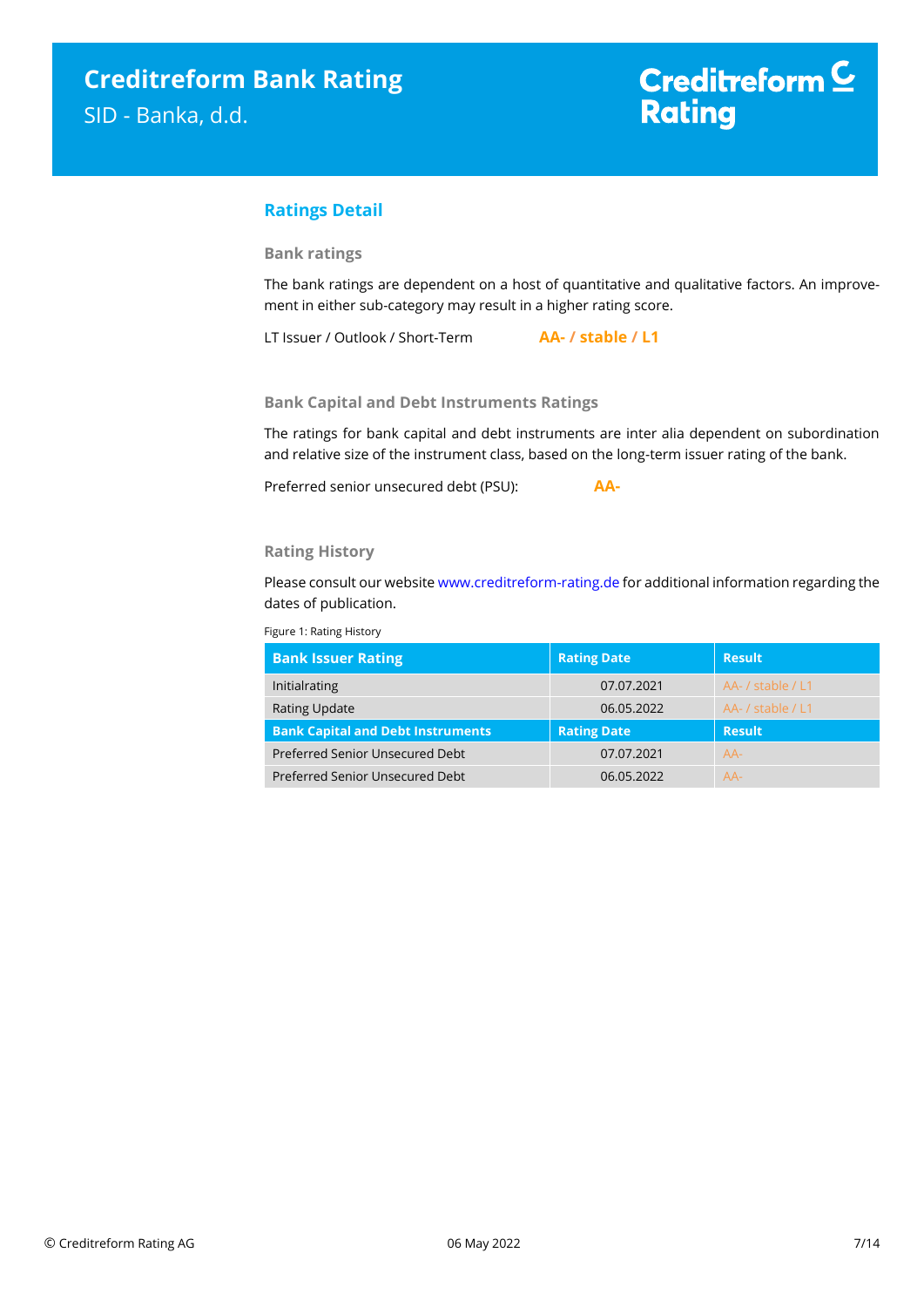#### **Appendix**

Figure 2: Group income statement<sup>1</sup> | Source: eValueRate / CRA

| Income Statement (EUR k)                                                                                                                              | 2021                     | %                        | 2020                     | 2019   | 2018     |
|-------------------------------------------------------------------------------------------------------------------------------------------------------|--------------------------|--------------------------|--------------------------|--------|----------|
| Income                                                                                                                                                |                          |                          |                          |        |          |
| Net Interest Income                                                                                                                                   | 28.006                   | $+20,8$                  | 23.193                   | 23.932 | 22.986   |
| Net Fee & Commission Income                                                                                                                           | 1.544                    | $> +100$                 | 293                      | 200    | 291      |
| Net Insurance Income                                                                                                                                  |                          | $\overline{\phantom{a}}$ |                          |        |          |
| Net Trading & Fair Value Income                                                                                                                       | 246                      | $-99,2$                  | 31.242                   | 23.311 | 3.730    |
| <b>Equity Accounted Results</b>                                                                                                                       |                          |                          |                          | 5.418  | 582      |
| Dividends from Equity Instruments                                                                                                                     | 446                      | $+41,1$                  | 316                      | 35     | 36       |
| Other Income                                                                                                                                          | 3.495                    | $-9,6$                   | 3.865                    | 2.791  | 3.667    |
| <b>Operating Income</b>                                                                                                                               | 33.737                   | $-42,7$                  | 58.909                   | 55.687 | 31.292   |
| <b>Expense</b>                                                                                                                                        |                          |                          |                          |        |          |
| Depreciation and Amortisation                                                                                                                         | 986                      | $+1,6$                   | 970                      | 914    | 881      |
| Personnel Expense                                                                                                                                     | 14.567                   | $+8,8$                   | 13.389                   | 11.540 | 9.978    |
| Tech & Communications Expense                                                                                                                         | $\overline{\phantom{a}}$ | ÷.                       | $\overline{\phantom{a}}$ |        |          |
| Marketing and Promotion Expense                                                                                                                       |                          | ÷,                       |                          |        |          |
| Other Provisions                                                                                                                                      | $-1.972$                 | $< -100$                 | 2.282                    | 1.251  | 322      |
| Other Expense                                                                                                                                         | 5.023                    | $+26,6$                  | 3.967                    | 4.316  | 3.629    |
| <b>Operating Expense</b>                                                                                                                              | 18.604                   | $-9,7$                   | 20.608                   | 18.021 | 14.810   |
| <b>Operating Profit &amp; Impairment</b>                                                                                                              |                          |                          |                          |        |          |
| <b>Operating Profit</b>                                                                                                                               | 15.133                   | $-60,5$                  | 38.301                   | 37.666 | 16.482   |
| Cost of Risk / Impairment                                                                                                                             | $-14.353$                | $< -100$                 | 27.839                   | 10.491 | $-1.037$ |
| <b>Net Income</b>                                                                                                                                     |                          |                          |                          |        |          |
| Non-Recurring Income                                                                                                                                  | $\overline{a}$           | ÷,                       |                          | 10.063 |          |
| Non-Recurring Expense                                                                                                                                 | ÷,                       | ÷,                       |                          |        |          |
| Pre-tax Profit                                                                                                                                        | 29.486                   | $> +100$                 | 10.462                   | 37.238 | 17.519   |
| Income Tax Expense                                                                                                                                    | 5.456                    | $> +100$                 | 1.972                    | 5.198  | 3.205    |
| <b>Discontinued Operations</b>                                                                                                                        | $\overline{a}$           |                          |                          |        |          |
| <b>Net Profit</b>                                                                                                                                     | 24.030                   | $> +100$                 | 8.490                    | 32.040 | 14.314   |
| Attributable to minority interest (non-controlling interest)                                                                                          |                          |                          |                          |        |          |
|                                                                                                                                                       |                          |                          |                          |        |          |
| Attributable to owners of the parent                                                                                                                  | 24.030                   | $> +100$                 | 8.490                    | 32.040 | 14.314   |
| Figure 3: Group key earnings figures   Source: eValueRate / CRA                                                                                       |                          |                          |                          |        |          |
| Income Ratios (%)                                                                                                                                     | 2021                     | %                        | 2020                     | 2019   | 2018     |
| Cost Income Ratio (CIR)                                                                                                                               | 55,14                    | $+20,16$                 | 34,98                    | 32,36  | 47,33    |
| Cost Income Ratio ex. Trading (CIRex)                                                                                                                 | 55,55                    | $-18,94$                 | 74,49                    | 55,66  | 53,73    |
| Return on Assets (ROA)                                                                                                                                | 0,85                     | $+0,56$                  | 0,29                     | 1,33   | 0,62     |
| Return on Equity (ROE)                                                                                                                                | 4,89                     | $+3,10$                  | 1,78                     | 6,91   | 3,39     |
| Return on Assets before Taxes (ROAbT)                                                                                                                 | 1,04                     | $+0,68$                  | 0,36                     | 1,55   | 0,76     |
| Return on Equity before Taxes (ROEbT)                                                                                                                 | 6,00                     | $+3,80$                  | 2,20                     | 8,03   | 4,15     |
| Return on Risk-Weighted Assets (RORWA)                                                                                                                | 1,49                     | $+0,94$                  | 0,54                     | 2,57   | 1,20     |
| Return on Risk-Weighted Assets before Taxes (RORWAbT)                                                                                                 | 1,82                     | $+1,16$                  | 0,67                     | 2,99   | 1,47     |
| Net Financial Margin (NFM)                                                                                                                            | 1,00                     | $-0,88$                  | 1,88                     | 1,97   | 1,16     |
| Pre-Impairment Operating Profit / Assets                                                                                                              | 0,53                     | $-0,78$                  | 1,32                     | 1,57   | 0,71     |
| Cost of Funds (COF)<br>Change in %- Points                                                                                                            | 0,22                     | $+0,02$                  | 0,20                     | 0,36   | 0,43     |
|                                                                                                                                                       |                          |                          |                          |        |          |
|                                                                                                                                                       |                          |                          |                          |        |          |
|                                                                                                                                                       |                          |                          |                          |        |          |
|                                                                                                                                                       |                          |                          |                          |        |          |
|                                                                                                                                                       |                          |                          |                          |        |          |
|                                                                                                                                                       |                          |                          |                          |        |          |
|                                                                                                                                                       |                          |                          |                          |        |          |
|                                                                                                                                                       |                          |                          |                          |        |          |
|                                                                                                                                                       |                          |                          |                          |        |          |
|                                                                                                                                                       |                          |                          |                          |        |          |
|                                                                                                                                                       |                          |                          |                          |        |          |
|                                                                                                                                                       |                          |                          |                          |        |          |
| <sup>1</sup> Data by our data provider eValueRate, which is standardized for analytical reasons. Thus, the used data                                  |                          |                          |                          |        |          |
| and the resulting figures do not have necessary to match the presentation of the bank, which refers to this<br>and all subsequent tables and figures. |                          |                          |                          |        |          |

| Income Ratios (%)                                     | 2021  | %        | 2020  | 2019  | 2018  |
|-------------------------------------------------------|-------|----------|-------|-------|-------|
| Cost Income Ratio (CIR)                               | 55,14 | $+20,16$ | 34,98 | 32,36 | 47,33 |
| Cost Income Ratio ex. Trading (CIRex)                 | 55,55 | $-18,94$ | 74,49 | 55,66 | 53,73 |
| Return on Assets (ROA)                                | 0,85  | $+0,56$  | 0,29  | 1,33  | 0,62  |
| Return on Equity (ROE)                                | 4,89  | $+3,10$  | 1,78  | 6,91  | 3,39  |
| Return on Assets before Taxes (ROAbT)                 | 1.04  | $+0.68$  | 0,36  | 1,55  | 0,76  |
| Return on Equity before Taxes (ROEbT)                 | 6,00  | $+3,80$  | 2,20  | 8,03  | 4,15  |
| Return on Risk-Weighted Assets (RORWA)                | 1.49  | $+0,94$  | 0,54  | 2,57  | 1,20  |
| Return on Risk-Weighted Assets before Taxes (RORWAbT) | 1,82  | $+1,16$  | 0,67  | 2,99  | 1,47  |
| Net Financial Margin (NFM)                            | 1,00  | $-0,88$  | 1,88  | 1,97  | 1,16  |
| Pre-Impairment Operating Profit / Assets              | 0,53  | $-0,78$  | 1,32  | 1,57  | 0,71  |
| Cost of Funds (COF)                                   | 0,22  | $+0,02$  | 0,20  | 0,36  | 0,43  |
| Change in %- Points                                   |       |          |       |       |       |

<sup>&</sup>lt;sup>1</sup> Data by our data provider eValueRate, which is standardized for analytical reasons. Thus, the used data and the resulting figures do not have necessary to match the presentation of the bank, which refers to this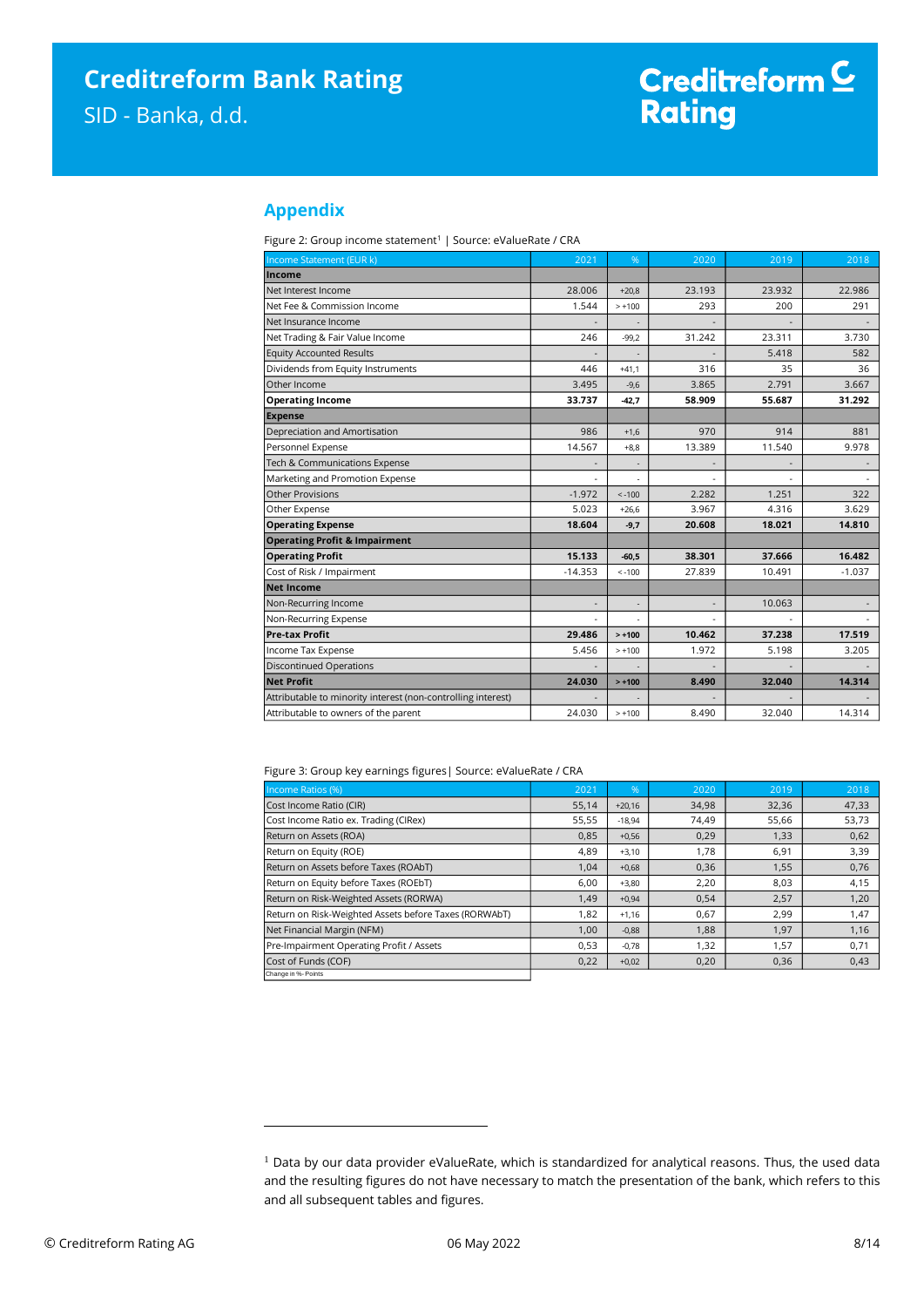# Creditreform C<br>Rating

#### Figure 4: Development of assets| Source: eValueRate / CRA

| Assets (EUR k)                        | 2021                     | $\%$                     | 2020      | 2019                     | 2018      |
|---------------------------------------|--------------------------|--------------------------|-----------|--------------------------|-----------|
| Cash and Balances with Central Banks  | 218.126                  | $+81,5$                  | 120.187   | 72.729                   | 121.184   |
| Net Loans to Banks                    | 568.769                  | $-27,4$                  | 783.725   | 835.770                  | 809.350   |
| Net Loans to Customers                | 1.199.698                | $+9,9$                   | 1.091.560 | 816.550                  | 706.787   |
| Total Securities                      | 837.005                  | $-7,1$                   | 900.538   | 669.324                  | 662.688   |
| <b>Total Derivative Assets</b>        | ٠                        |                          | 1.153     | $\overline{\phantom{0}}$ |           |
| <b>Other Financial Assets</b>         | 2.601                    | $> +100$                 | 1.230     | 5.261                    | 1.853     |
| <b>Financial Assets</b>               | 2.826.199                | $-2,5$                   | 2.898.393 | 2.399.634                | 2.301.862 |
| <b>Equity Accounted Investments</b>   | -                        |                          |           | $\overline{\phantom{0}}$ |           |
| Other Investments                     | $\overline{\phantom{a}}$ | $\overline{a}$           |           | -                        |           |
| <b>Insurance Assets</b>               | ٠                        | $\overline{\phantom{a}}$ |           | $\overline{\phantom{a}}$ |           |
| Non-current Assets & Discontinued Ops | ٠                        | $\overline{\phantom{a}}$ |           | ٠                        | 8.413     |
| Tangible and Intangible Assets        | 5.056                    | $-5,1$                   | 5.328     | 5.598                    | 5.921     |
| Tax Assets                            | 1.663                    | $-31,4$                  | 2.423     | 468                      | 2.271     |
| <b>Total Other Assets</b>             | 1.114                    | $-8,2$                   | 1.214     | 464                      | 367       |
| <b>Total Assets</b>                   | 2.834.032                | $-2,5$                   | 2.907.358 | 2.406.164                | 2.318.834 |

#### Figure 5: Development of asset quality| Source: eValueRate / CRA

| <b>Asset Ratios (%)</b>                           | 2021    | 96       | 2020   | 2019   | 2018    |
|---------------------------------------------------|---------|----------|--------|--------|---------|
| Net Loans/ Assets                                 | 42,33   | $+4.79$  | 37,54  | 33,94  | 30,48   |
| Risk-weighted Assets/ Assets                      | 57,08   | $+3,09$  | 53,99  | 51,82  | 51,23   |
| NPLs*/ Net Loans to Customers                     | 3,68    | $+0,28$  | 3,40   | 4,65   | 5,90    |
| NPLs*/ Risk-weighted Assets                       | 2,73    | $+0,36$  | 2,36   | 3,05   | 3,51    |
| Potential Problem Loans**/ Net Loans to Customers | 12,63   | $-5,37$  | 17,99  | 11.47  | 6,51    |
| Reserves/NPLs*                                    | 113,94  | $-74,01$ | 187,95 | 111,26 | 87,29   |
| Reserves/ Net Loans                               | 4,19    | $-2,19$  | 6,38   | 5,17   | 5,15    |
| Cost of Risk/ Net Loans                           | $-1,20$ | $-3,75$  | 2,55   | 1,28   | $-0,15$ |
| Cost of Risk/ Risk-weighted Assets                | $-0,89$ | $-2,66$  | 1,77   | 0,84   | $-0,09$ |
| Cost of Risk/ Total Assets                        | $-0,51$ | $-1,46$  | 0,96   | 0,44   | $-0,04$ |
| Chongo in W. Dointo                               |         |          |        |        |         |

End is a series in the series of the series of the series of the series of the series of the series of the series of the series of the series of the series of the series of the series of the series of the series of the ser \* NPLs are represented by Stage 3 Loans where available. \*\* Potential Problem Loans are Stage 2 Loans where available.

#### Figure 6: Development of refinancing and capital adequacy| Source: eValueRate / CRA

| Liabilities (EUR k)                        | 2021      | %        | 2020      | 2019      | 2018      |
|--------------------------------------------|-----------|----------|-----------|-----------|-----------|
| <b>Total Deposits from Banks</b>           | 667.859   | $-26,6$  | 909.970   | 777.912   | 1.206.244 |
| <b>Total Deposits from Customers</b>       | 987.512   | $+18.6$  | 832.377   | 827.545   | 548.452   |
| <b>Total Debt</b>                          | 675.479   | $-0,6$   | 679.327   | 330.279   | 132.601   |
| Derivative Liabilities                     | 1.924     | $+77.0$  | 1.087     | 841       | 2.898     |
| Securities Sold, not yet Purchased         |           |          |           |           |           |
| Other Financial Liabilities                | 1.947     | $+6.0$   | 1.837     | 2.727     | 2.024     |
| <b>Total Financial Liabilities</b>         | 2.334.721 | $-3,7$   | 2.424.598 | 1.939.304 | 1.892.219 |
| Insurance Liabilities                      |           |          |           |           |           |
|                                            |           |          |           |           |           |
| Non-current Liabilities & Discontinued Ops | ٠         |          |           |           |           |
| <b>Tax Liabilities</b>                     | 3.494     | $> +100$ | 702       | 451       | 3.294     |
| Provisions                                 | 2.647     | $-42.9$  | 4.635     | 2.374     | 1.130     |
| <b>Total Other Liabilities</b>             | 1.404     | $+6,7$   | 1.316     | 175       | 140       |
| <b>Total Liabilities</b>                   | 2.342.266 | $-3,7$   | 2.431.251 | 1.942.304 | 1.896.783 |
| <b>Total Equity</b>                        | 491.766   | $+3,3$   | 476.107   | 463.860   | 422.051   |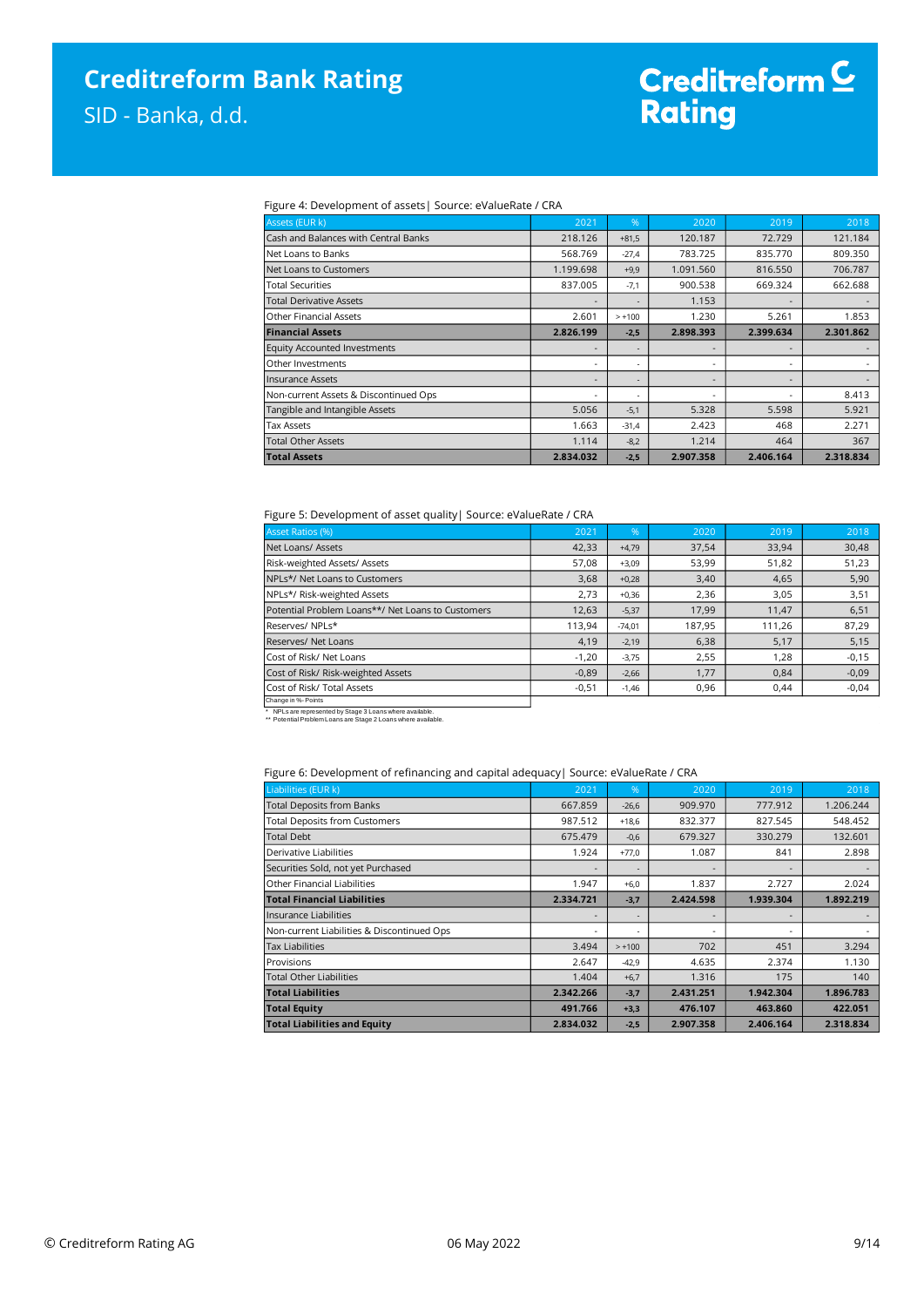# Creditreform C<br>Rating

#### Figure 7: Development of capital and liquidity ratios | Source: eValueRate / CRA

| Capital Ratios and Liquidity (%)       | 2021    | 96'        | 2020    | 2019    | 2018   |
|----------------------------------------|---------|------------|---------|---------|--------|
| Total Equity/ Total Assets             | 17,35   | $+0.98$    | 16,38   | 19,28   | 18,20  |
| Leverage Ratio                         | 15,47   | $+0.73$    | 14.74   | 16.50   | 16,30  |
| Common Equity Tier 1 Ratio (CET1)*     | 28,80   | $-0,32$    | 29,12   | 34,04   | 34,18  |
| Tier 1 Ratio (CET1 + AT1)*             | 28,80   | $-0,32$    | 29,12   | 34,04   | 34,18  |
| Total Capital Ratio (CET1 + AT1 + T2)* | 28,80   | $-0,32$    | 29,12   | 34,04   | 34,18  |
| Net Loans/ Deposits (LTD)              | 121,49  | $-9,65$    | 131.14  | 98,67   | 128,87 |
| Net Stable Funding Ratio (NSFR)        | 142,03  | $+9,53$    | 132,50  | 140,00  | 140,00 |
| Liquidity Coverage Ratio (LCR)         | 2334,00 | $-3979.00$ | 6313,00 | 1832,00 | 458,00 |
| Change in %- Points                    |         |            |         |         |        |
| Fully-loaded where available           |         |            |         |         |        |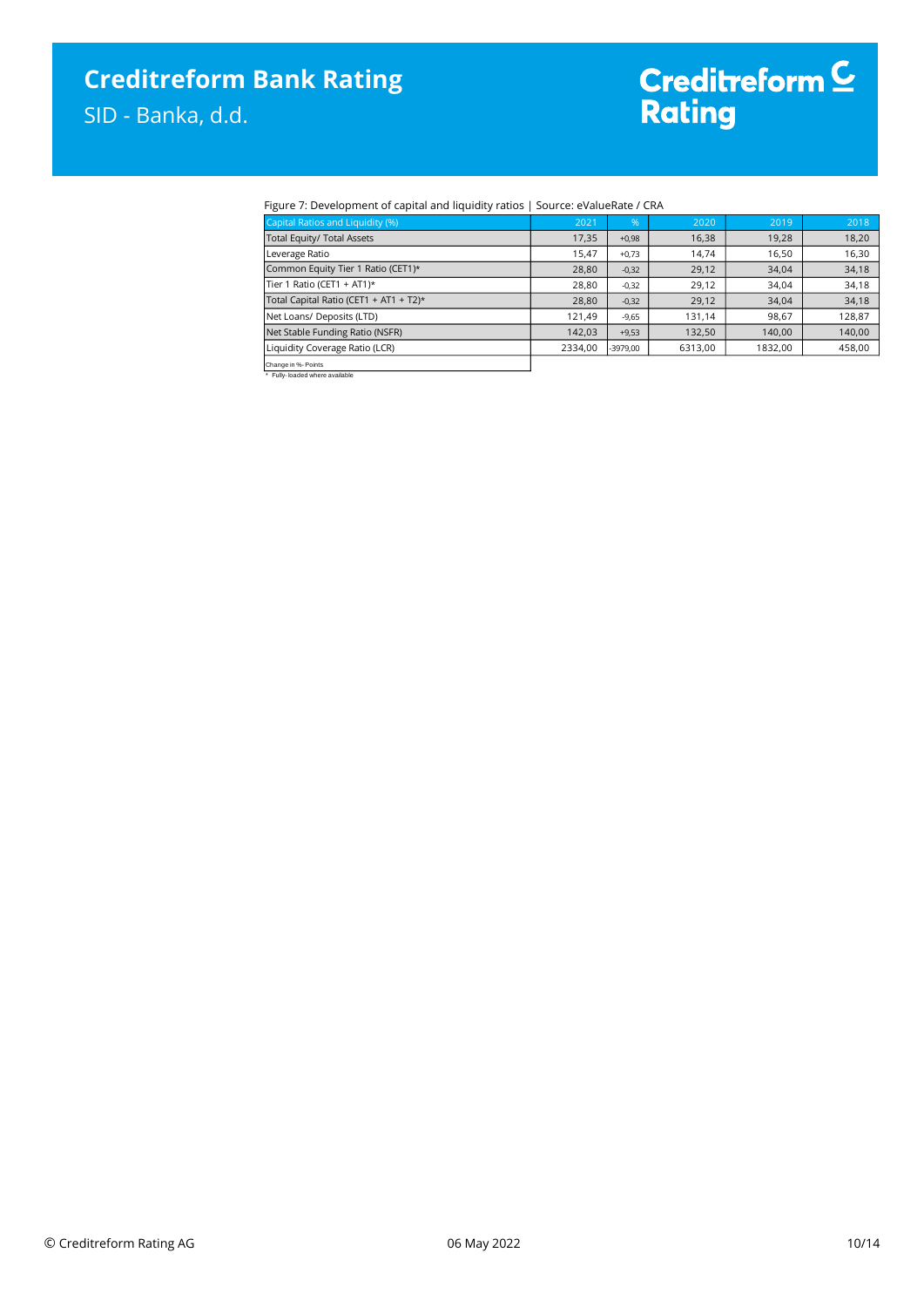#### **Regulatory**

Creditreform Rating AG was neither commissioned by the rating object nor by any other third party for the rating. The analysis took place on a voluntary basis by Creditreform Rating AG and is to be described in the regulatory sense as an unsolicited rating. The following scheme clarifies the level of participation of the rated entity (rating object):

| <b>Unsolicited Credit Rating</b>                       |    |
|--------------------------------------------------------|----|
| With Rated Entity or Related Third Party Participation | No |
| With Access to Internal Documents                      | No |
| With Access to Management                              | No |

The rating is based on publicly available information and internal evaluation methods for the rated bank. The quantitative analysis is based mainly on the latest annual accounts, interim reports, other investor relations information of the bank, and calculated key figures by eValueRate / CRA.

The information and documents processed met the requirements of the rating system of Creditreform Rating AG as published on the website www.creditreform-rating.de. The rating was carried out on the basis of the rating methodology for [bank ratings \(v3.1\),](https://www.creditreform-rating.de/en/about-us/regulatory-requirements.html?file=files/content/downloads/Externes%20Rating/Regulatorische%20Anforderungen/EN/Ratingmethodiken%20EN/CRAG%20Rating%20Methodology%20Bank%20Ratings%20v3.1%20EN.pdf) the methodology for the [rating of bank capital and unsecured debt instruments \(v2.1\),](https://www.creditreform-rating.de/en/about-us/regulatory-requirements.html?file=files/content/downloads/Externes%20Rating/Regulatorische%20Anforderungen/EN/Ratingmethodiken%20EN/CRAG%20Rating%20Methodology%20Unsecured%20Debt%20Instruments%20v2.1%20EN.pdf) the methodology for the rating of [Government-Related Banks \(v2.0\)](https://www.creditreform-rating.de/en/about-us/regulatory-requirements.html?file=files/content/downloads/Externes%20Rating/Regulatorische%20Anforderungen/EN/Ratingmethodiken%20EN/Sub-Methodology%20-%20Government-Related%20Banks.pdf) as well as the rating methodology for [Environmental, Social](https://www.creditreform-rating.de/en/about-us/regulatory-requirements.html?file=files/content/downloads/Externes%20Rating/Regulatorische%20Anforderungen/EN/Ratingmethodiken%20EN/Rating%20Methodology%20ESG%20v1.0.pdf)  [and Governance Score](https://www.creditreform-rating.de/en/about-us/regulatory-requirements.html?file=files/content/downloads/Externes%20Rating/Regulatorische%20Anforderungen/EN/Ratingmethodiken%20EN/Rating%20Methodology%20ESG%20v1.0.pdf) for Banks (v1.0) in conjunction with Creditreform's basic document [Rat](https://www.creditreform-rating.de/en/about-us/regulatory-requirements.html?file=files/content/downloads/Externes%20Rating/Regulatorische%20Anforderungen/EN/Ratingmethodiken%20EN/CRAG%20Rating%20Criteria%20and%20Definitions.pdf)[ing Criteria and Definitions \(v1.3\).](https://www.creditreform-rating.de/en/about-us/regulatory-requirements.html?file=files/content/downloads/Externes%20Rating/Regulatorische%20Anforderungen/EN/Ratingmethodiken%20EN/CRAG%20Rating%20Criteria%20and%20Definitions.pdf)

The complete presentation of the rating methodologies used by Creditreform Rating AG and the basic document Rating Criteria and Definitions (v1.3) are published on our homepage:

<https://www.creditreform-rating.de/en/about-us/regulatory-requirements.html>

On 06 May 2022, the rating was presented by the analysts to the rating committee and adopted in a resolution.

The rating result was communicated to SID - Banka, d.d., and the preliminary rating report was made available to the bank. There was no change in the rating score.

The rating is valid until withdrawal and is subject to monitoring from the rating date (see cover page). The rating will be comprehensively reviewed at least once every year. Within this period, the rating can be updated.

In 2011 Creditreform Rating AG was registered within the European Union according to EU Regulation 1060/2009 (CRA-Regulation). Based on the registration Creditreform Rating AG (CRA) is allowed to issue credit ratings within the EU and is bound to comply with the provisions of the CRA-Regulation. Rating Endorsement Status:

The rating of SID - Banka, d.d. was not endorsed by Creditreform Rating AG from a third country as defined in Article 4 (3) of the CRA-Regulation**.**

#### **Conflict of Interests**

No conflicts of interest were identified during the rating process that might influence the analyses and judgements of the rating analysts involved or any other natural person whose services are placed at the disposal or under the control of Creditreform Rating AG and who are directly involved in credit rating activities or approving credit ratings and rating outlooks.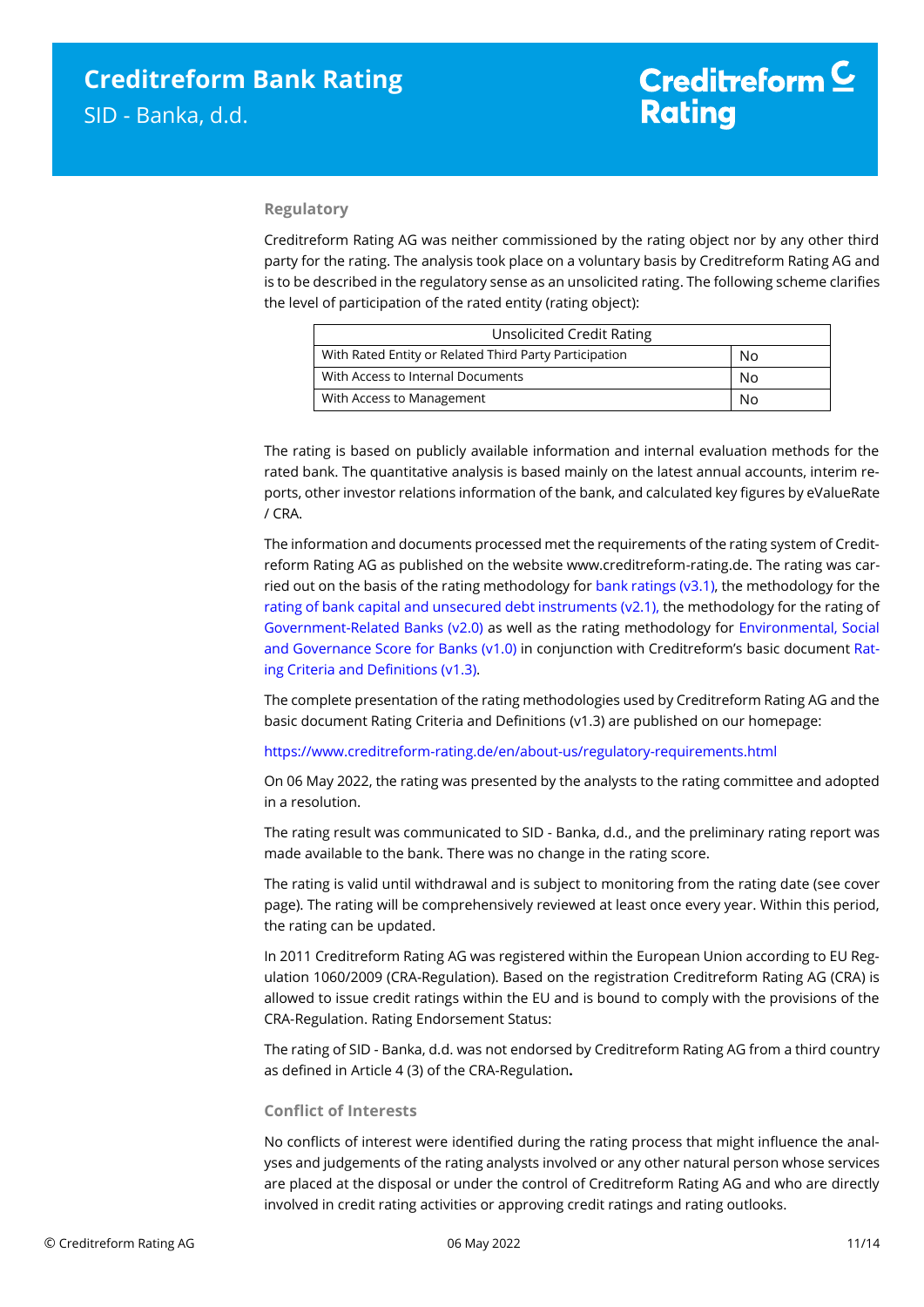## Creditreform  $\mathsf{\underline{\mathsf{C}}}$ **Rating**

In case of providing ancillary services to the rated entity, CRA will disclose all ancillary services in the credit rating report.

**Rules on the Presentation of Credit Ratings and Rating Outlooks**

The approval of credit ratings and rating outlooks follows our internal policies and procedures. In line with our policy "Rating Committee," all credit ratings and rating outlooks are approved by a rating committee based on the principle of unanimity.

To prepare this credit rating, CRA has used following substantially material sources:

- 1. Aggregated data base by eValueRate
- 2. Annual Report and interim reports
- 3. Investors relations information and other publications
- 4. Website of the rated bank
- 5. Public and internal market analyses
- 6. Internet research

There are no other attributes and limitations of the credit rating or rating outlook other than displayed on the CRA website. Furthermore CRA considers satisfactory the quality and extent of information available on the rated entity. In regard to the rated entity Creditreform Rating AG regarded available historical data as sufficient.

Between the disclosure of the credit rating to the rated entity and the public disclosure no amendments were made to the credit rating.

The "Basic data" information card indicates the principal methodology or version of methodology that was used in determining the rating, with a reference to its comprehensive description.

In case where the credit rating is based on more than one methodology or where reference only to the principal methodology might cause investors to overlook other important aspects of the credit rating, including any significant adjustments and deviations, Creditreform Rating AG explains this fact in the credit rating and indicates how the different methodologies or these other aspects are taken into account in the credit rating. This information is integrated in the credit rating report.

The meaning of each rating category, the definition of default or recovery and any appropriate risk warning, including a sensitivity analysis of the relevant key rating assumptions, such as mathematical or correlation assumptions, accompanied by worst-case scenario credit ratings as well as best-case scenario credit ratings are explained in mentioned methodologies and / or in the credit rating report.

The date at which the credit rating was released for distribution for the first time and when it was last updated including any rating outlooks is indicated clearly and prominently in the rating report or in the "Basic data" card as a "Rating action"; first release is indicated as "initial rating", other updates are indicated as an "update", "upgrade or downgrade", "not rated", "confirmed", "selective default" or "default".

In the case of a rating outlook, the time horizon is provided during which a change in the credit rating is expected. This information is available in the rating report or the "Basic data" information card.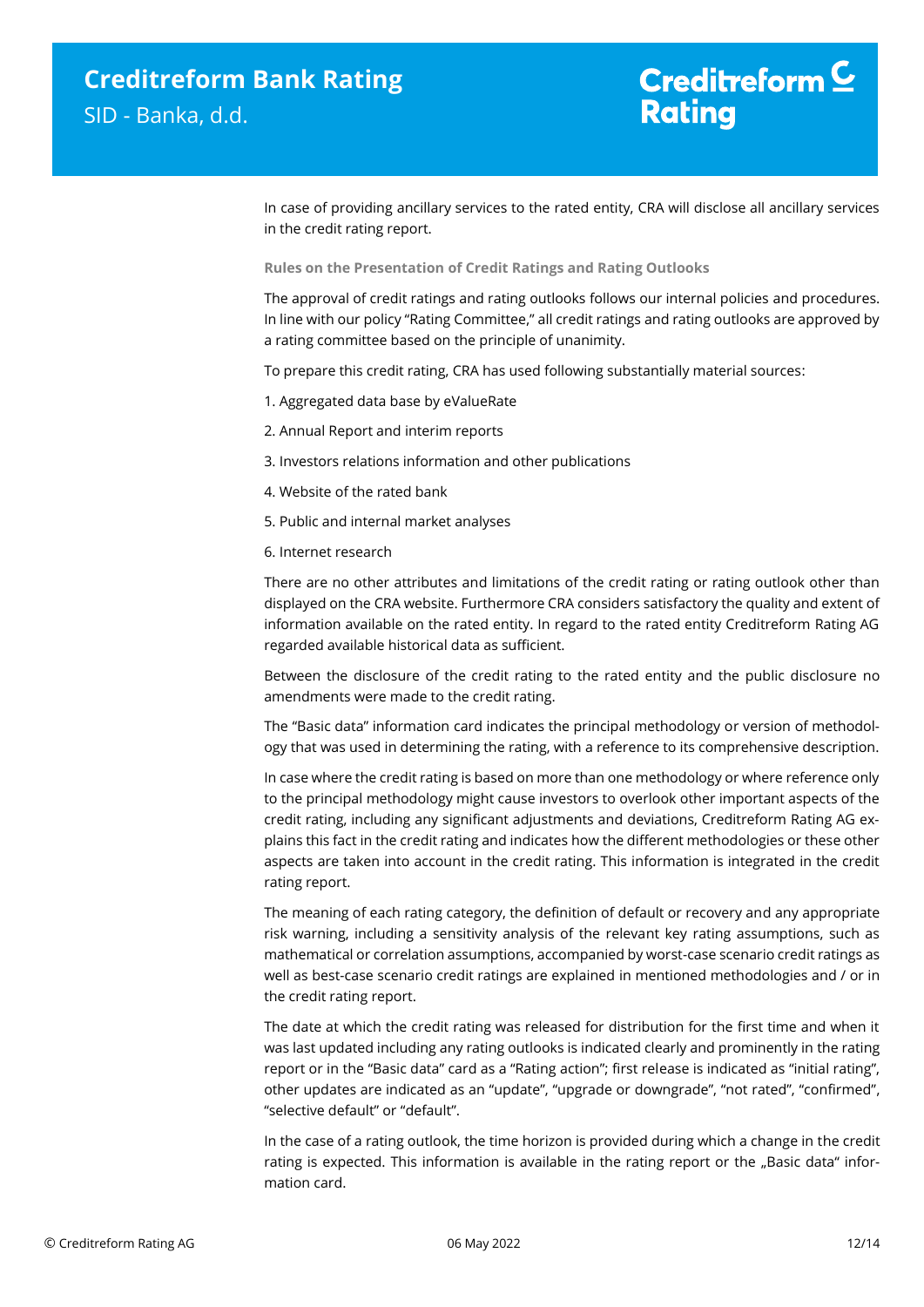### Creditreform  $\mathsf{\underline{\mathsf{C}}}$ **Rating**

In accordance to Article 11 (2) EU-Regulation (EC) No 1060/2009 registered or certified credit rating agency shall make available in a central repository established by ESMA information on its historical performance data, including the ratings transition frequency, and information about credit ratings issued in the past and on their changes. Requested data are available at the ESMA website: https://cerep.esma.europa.eu/cerep-web/statistics/defaults.xhtml.

An explanatory statement of the meaning of Creditreform's default rates are available in the credit rating methodologies disclosed on the website.

#### **Disclaimer**

Any rating performed by Creditreform Rating AG is subject to the Creditreform Rating AG Code of Conduct which has been published on the web pages of Creditreform Rating AG. In this Code of Conduct, Creditreform Rating AG commits itself – systematically and with due diligence – to establish its independent and objective opinion as to the sustainability, risks and opportunities concerning the enterprise or the issue under review.

Future events are uncertain, and forecasts are necessarily based on assessments and assumptions. This rating is therefore no statement of fact, but an opinion. For this reason, Creditreform Rating AG cannot be held liable for the consequences of decisions made on the basis of any of their ratings. Neither should these ratings be construed as recommendations for investors, buyers or sellers. They should only be used by market participants (entrepreneurs, bankers, investors etc.) as one factor among others when arriving at corporate or investment decisions. Ratings are not meant to be used as substitutes for one's own research, inquiries and assessments.

We have assumed that the documents and information made available to us by the client are complete and accurate and that the copies provided to us represent the full and unchanged contents of the original documents. Creditreform Rating AG assumes no responsibility for the true and fair representation of the original information.

This report is protected by copyright. Any commercial use is prohibited without prior written permission from Creditreform Rating AG. Only the full report may be published in order to prevent distortion of the report's overall assessment. Excerpts may only be used with the express consent of Creditreform Rating AG. Publication of the report without the consent of Creditreform Rating AG is prohibited. Only ratings published on the Creditreform Rating AG web pages remain valid.